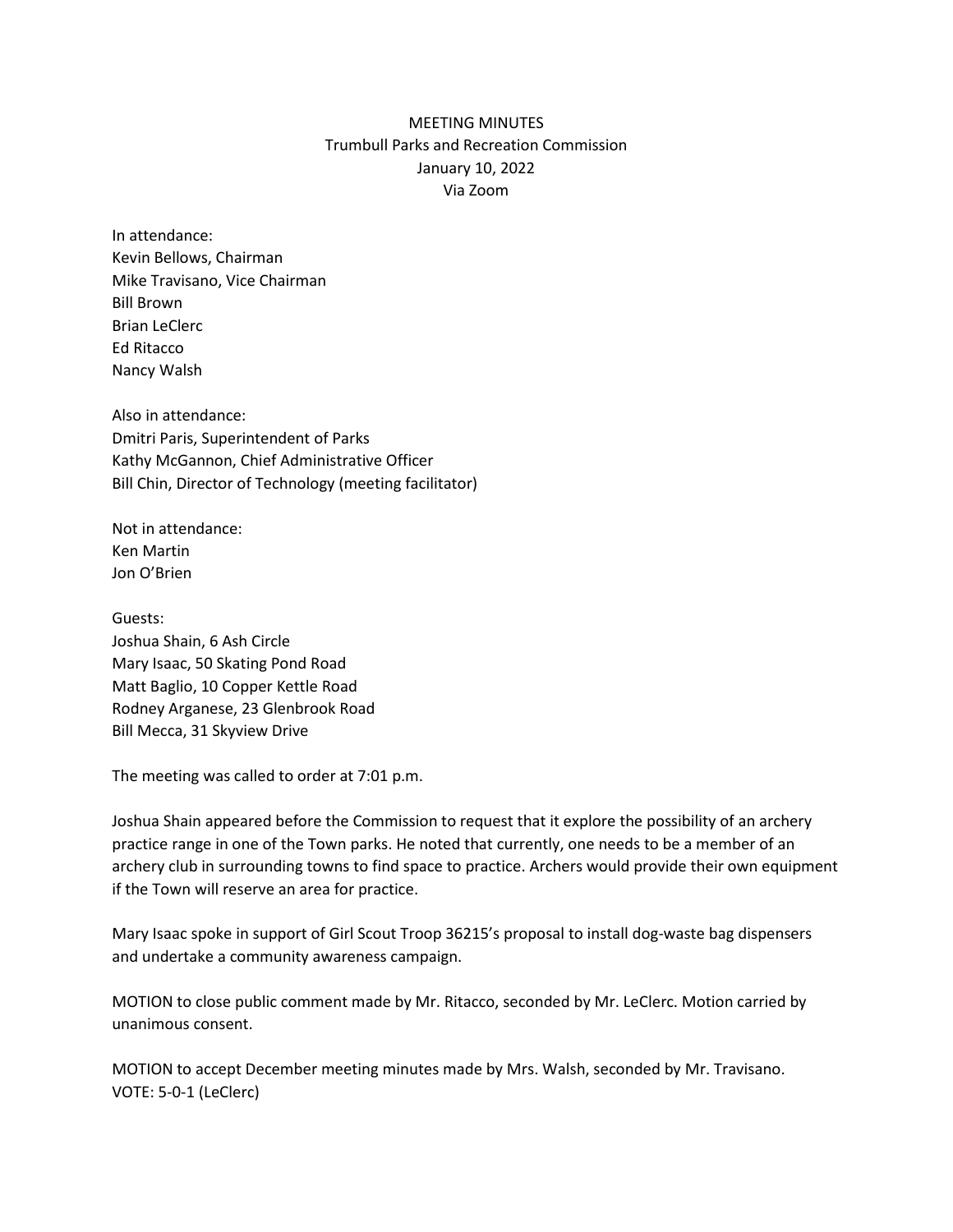Motion carried.

MOTION to allow Girl Scout Troop 36215 to install dog-waste bag dispensers under the direction and supervision of the Superintendent of Parks made by Mr. Travisano, seconded by Mrs. Walsh. Motion carried by unanimous consent.

Regarding the comments/request made by Trumbull Youth Lacrosse representatives at the December meeting, Mr. Paris informed the Commission that one of the priorities in the capital plan is the conversion of the softball field at Indian Ledge into a multipurpose field. The field would serve as a fullsize soccer and lacrosse field as well as baseball field when complete. Mr. Bellows asked about timing for completion, to which Mr. Paris answered that the field could be ready as early as the fall of 2022, or if there are delays, spring of 2023.

Mrs. Walsh noted that TYL was initially looking for a dedicated space, and Mr. Bellows added their request for storage space and "home base." TYL representatives Matt Baglio and Rodney Arganese were both in attendance and invited to address the Commission by unanimous vote.

Mr. Baglio explained that an ideal situation would see TYL having a dedicated field for its practices and games; however, TYL is willing to work with other teams as well in order to have that home base. He added that the organization is trying hard to grow lacrosse in Trumbull in order to compete with programs in surrounding areas. Mr. Arganese added that the biggest challenge comes from sharing lacrosse spaces with off-season sports, and TYL would like a more consistent field location when they are in season.

Mr. Baglio also inquired about indoor spaces for off-season programming, and Mr. Paris offered to help coordinate securing those spaces.

The Commission moved on to discuss the request for an archery practice area. Mr. Paris noted that one of the challenges is how to manage the space. Mr. Paris will gather more information and report back to the Commission. Mrs. Walsh mentioned issues of safety, including the potential such as liability waivers, and consideration of what ages will be using the space. The item will be discussed further at a later date.

Mr. Paris provided his Superintendent's Report, including ongoing tree work and guardrail installation at Indian Ledge Park. Roofing work on park system restroom s is currently ion hold due to weather conditions, and the community garden is ready for tilling. Mr. Bellows relayed a question from Mr. Martin regarding \$100,000 for upgraded security, which Mr. Paris clarified was in the capital plan rather than the department budget, and was not in reference to additional personnel. He also noted that Chief Ranger Chapman is out on medical leave and the Parks Department and Rangers are working closely together in his absence.

Mr. Paris also informed the Commission that the contractor for the pickleball courts is aware of the issues raised by Mrs. Walsh. The courts are still under warranty and will be repaired in the spring.